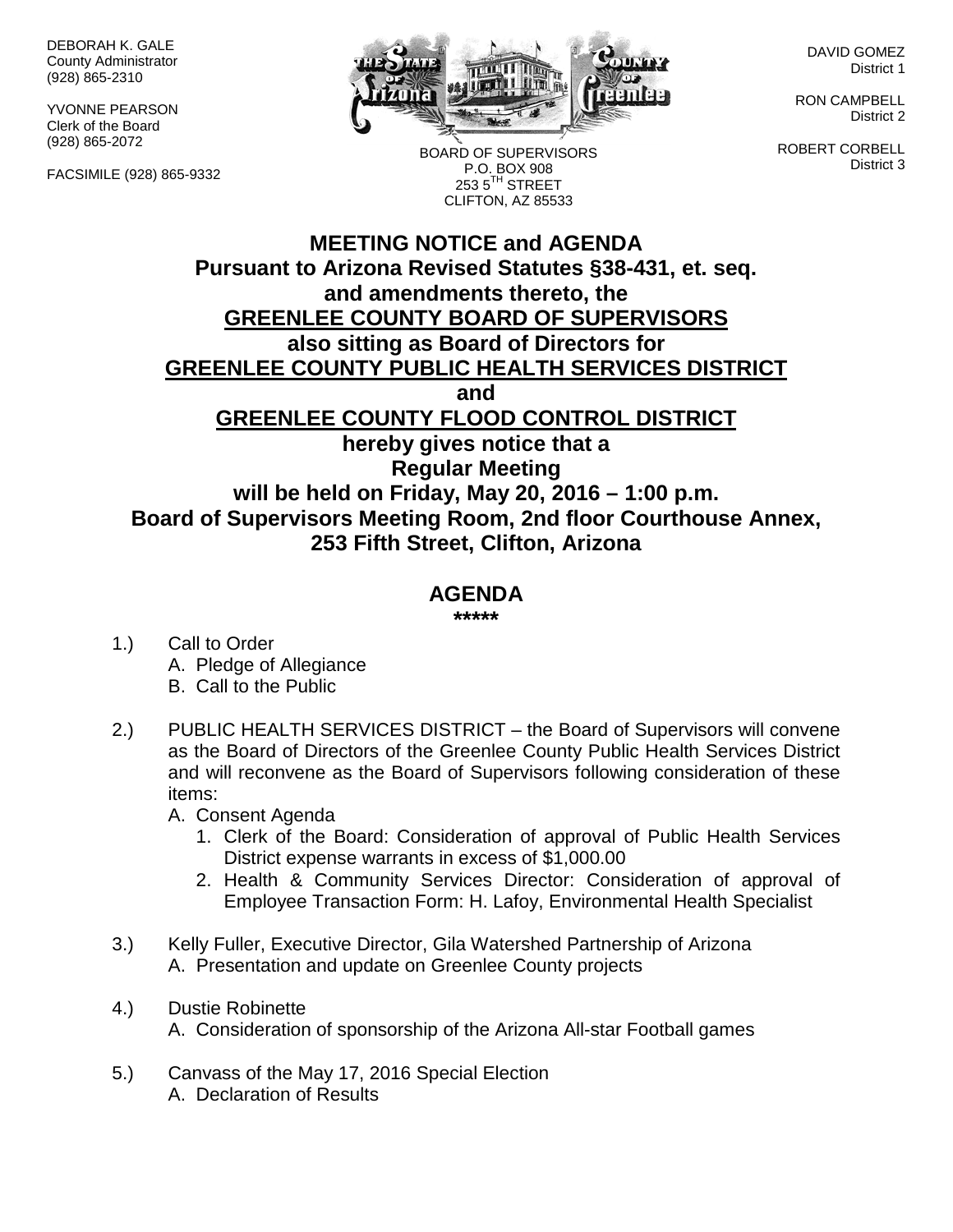- 6.) Ấkos Kovach, Economic Development Coordinator A. Economic Development Planning Update
- 7.) Executive Session pursuant to Arizona Revised Statutes §38-431.03 for discussion or consultation for legal advice with the Greenlee County Attorney regarding the county road known as Wilkins Road and the intersection of Wilkins Road and the Railroad Right of Way
- 8.) Kay Gale, County Administrator
	- A. County and State budget and legislative issues
	- B. Calendar of Events
- 9.) Consent Agenda
	- A. Clerk of the Board: Consideration of approval of expense warrants in excess of \$1,000.00 – Voucher 1094; 1095; 1096
	- B. Public Works Manager Roads: Consideration of approval of Employee Transaction Form – J. Crawford, Operations Tech II
	- C. County Sheriff: Consideration of approval of Employee Transaction Form C. McPherson, Detention Officer; M. Sanders, Detention Sergeant
	- D. Clerk of the Board: Consideration of approval of Intergovernmental Agreement with Greenlee County, the Town of Duncan and the County Recorder for the Provision of Election Services beginning May 12, 2016 and ending on January 1, 2021
	- E. Clerk of the Board: Consideration of approval of the Lease Purchase Agreement with Zions Bank (National Bank of Arizona) to finance the purchase of voting equipment in the amount of \$216,959.16 to be paid with budgeted Debt Services Funds
	- F. County Administrator: Consideration of approval of the fiscal year 2016/2017 Intergovernmental Agreement with Eastern Arizona College for community college credit courses in Greenlee County
	- G. Chief Probation Officer: Consideration of approval of the fiscal year 2016/2017 Arizona Supreme Court Juvenile Justice Services Division, Family Counseling Program Resolution in the amount of \$1,104.00 required matching funding to be paid with Probation General Funds
	- H. Public Works Manager Roads: Consideration of approval of road stripping services and material in an amount not to exceed \$17,000.00 to be paid with budgeted Road Funds
- 10.) Supervisor Reports

Supervisor David Gomez

A. Eastern Arizona Counties Organization Legislative Field Trip